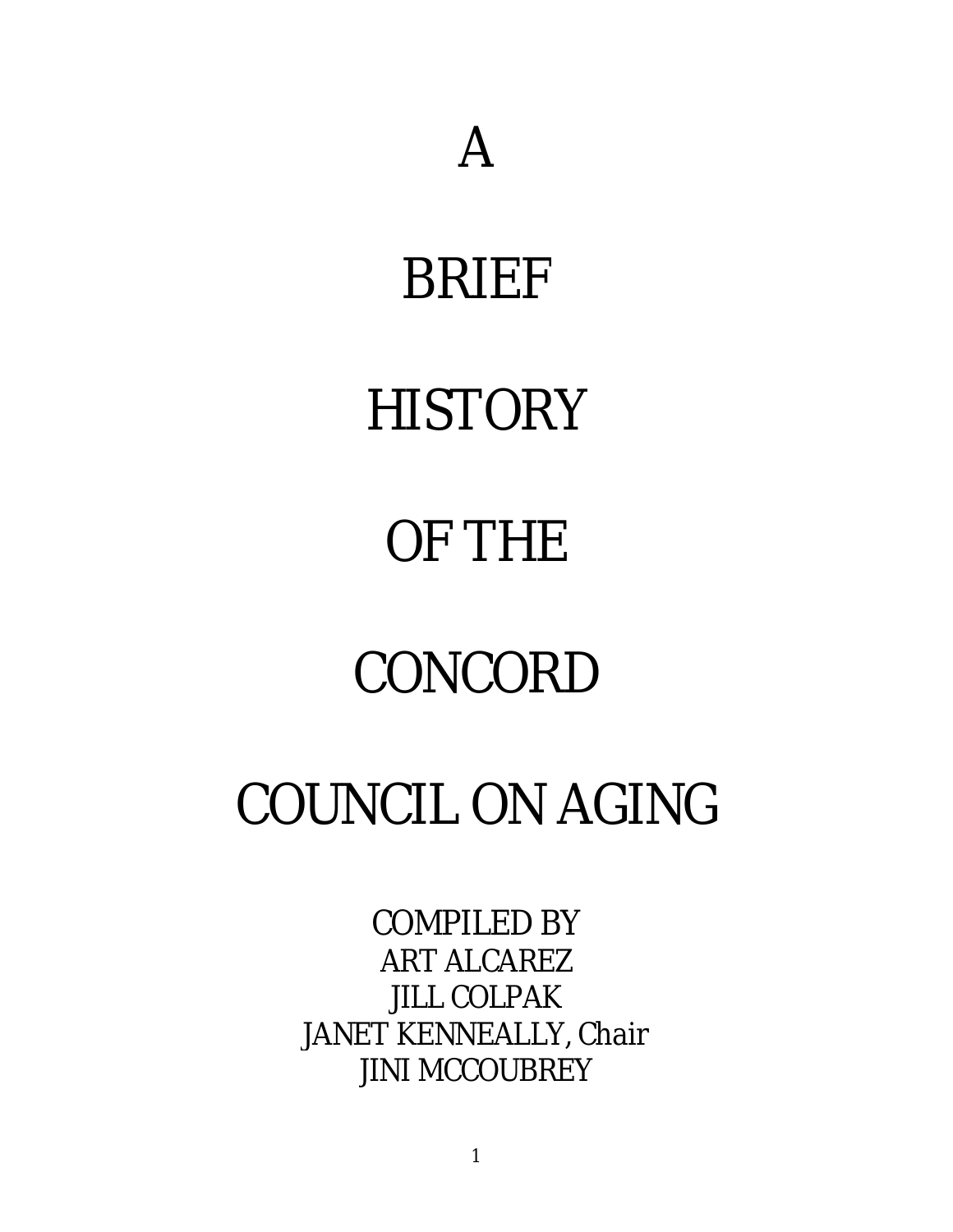IN COMPILING THIS DOCUMENT THE COMMITTEE RELIED ON TOWN OF CONCORD ANNUAL REPORTS, NEWSPAPER CLIPPINGS AND AN ASSORTMENT OF DOCUMENTS FOUND IN THE FILES OF THE COA.

WE KNOW IT IS BY NO MEANS COMPLETE, BUT WE HOPE THE HISTORY WILL GIVE FOLKS AN IDEA OF THE PROGRESSION OF SENIOR SERVICES IN THE TOWN OF CONCORD, MASSACHUSETTS.

APOLOGIES TO ANYONE WE HAVE INADVERTENTLY OMITTED.

WE ARE HOPING FUTURE COMMITTEES WILL CONTINUE THIS DOCUMENT.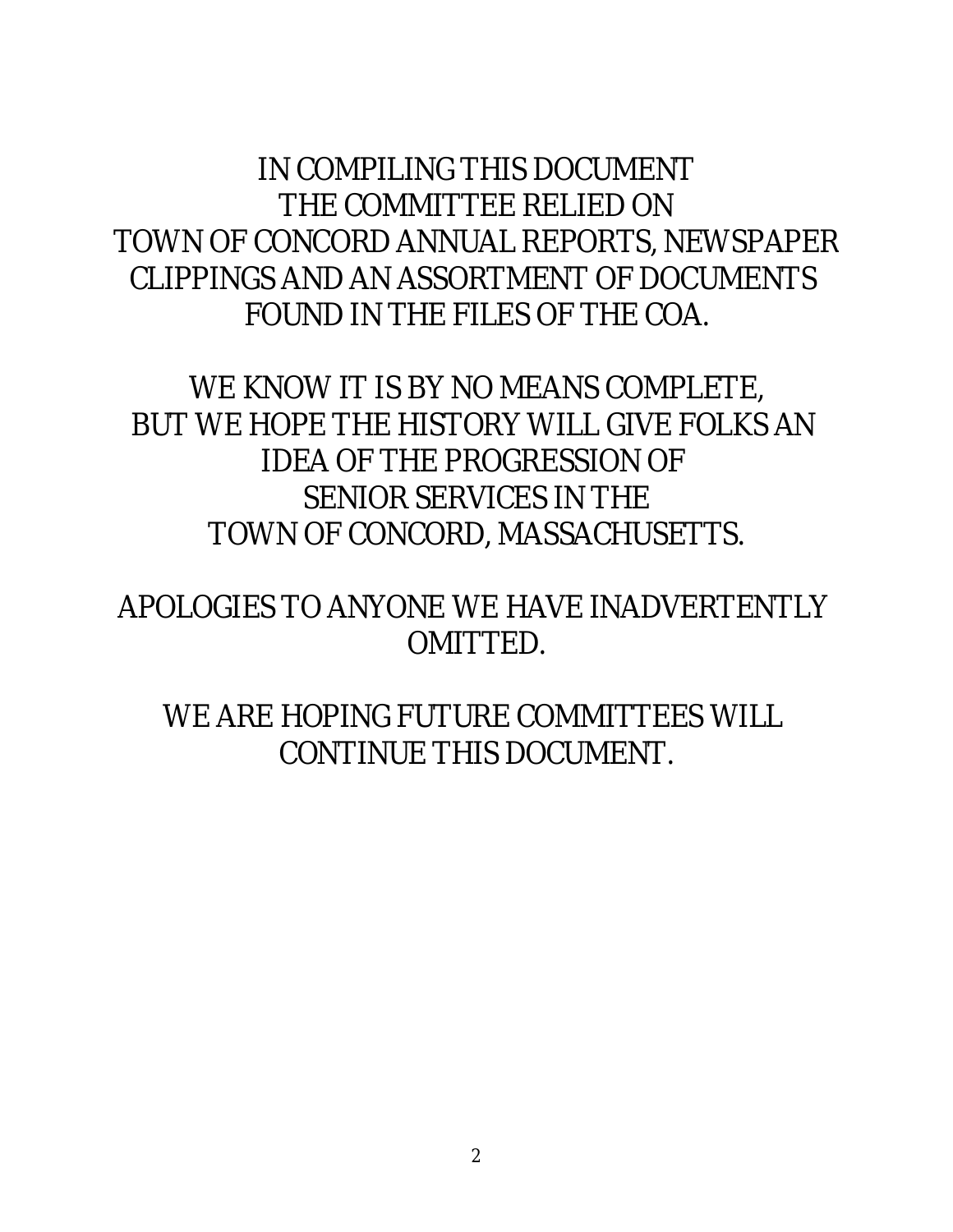## *Early History and Formation of The Council on Aging*

**1959** The Council on Aging was established by vote of the Concord Town Meeting in 1959 as the Council for Aging, with Dr. Earl B. Wheeler as chairman, for "the study of provision for our senior citizens." One of its first recommendations was that the Selectman hold the Town land off Everett Street as a possible site for the future construction of a senior housing project. This led to the construction of the Everett Gardens elderly housing complex, which was completed in 1964. The Council was inactive until 1972, when it was reactivated with a part-time coordinator, office space in the Community Agencies Building, and a one-morning-a-week drop-in center at the Everett Gardens community room. Early programs included Wheel-a-Meal, a survey of senior citizen needs, a newsletter, and a senior hot lunch program at Concord-Carlisle High School. In 1975 the Council on Aging moved to the Harvey Wheeler Community Center, where it has remained under increasingly crowded conditions as the need for its services has grown.

#### *Structure*

The Council on Aging is a division of the Town's Human Services Department. Its Board of Directors is appointed by the Town Manager. Its Administrator, office, and maintenance staff are Town employees, and their efforts are magnified by numerous volunteers. The Administrator is responsible for managing the Harvey Wheeler Community Center. Tenants that are not Town departments pay rent to the Town.

### *Mission As Stated in 1959*

To ensure that the process of aging can be accomplished in as comfortable and informed a fashion as possible. The mission is met through the efforts of the COA Board and staff, the Concord Friends of the Aging, and the senior citizens of Concord. It is directed toward meeting the intellectual, social, physical and transportation needs of senior citizens and their families. The Council is headquartered in the Harvey Wheeler Community Center in West Concord.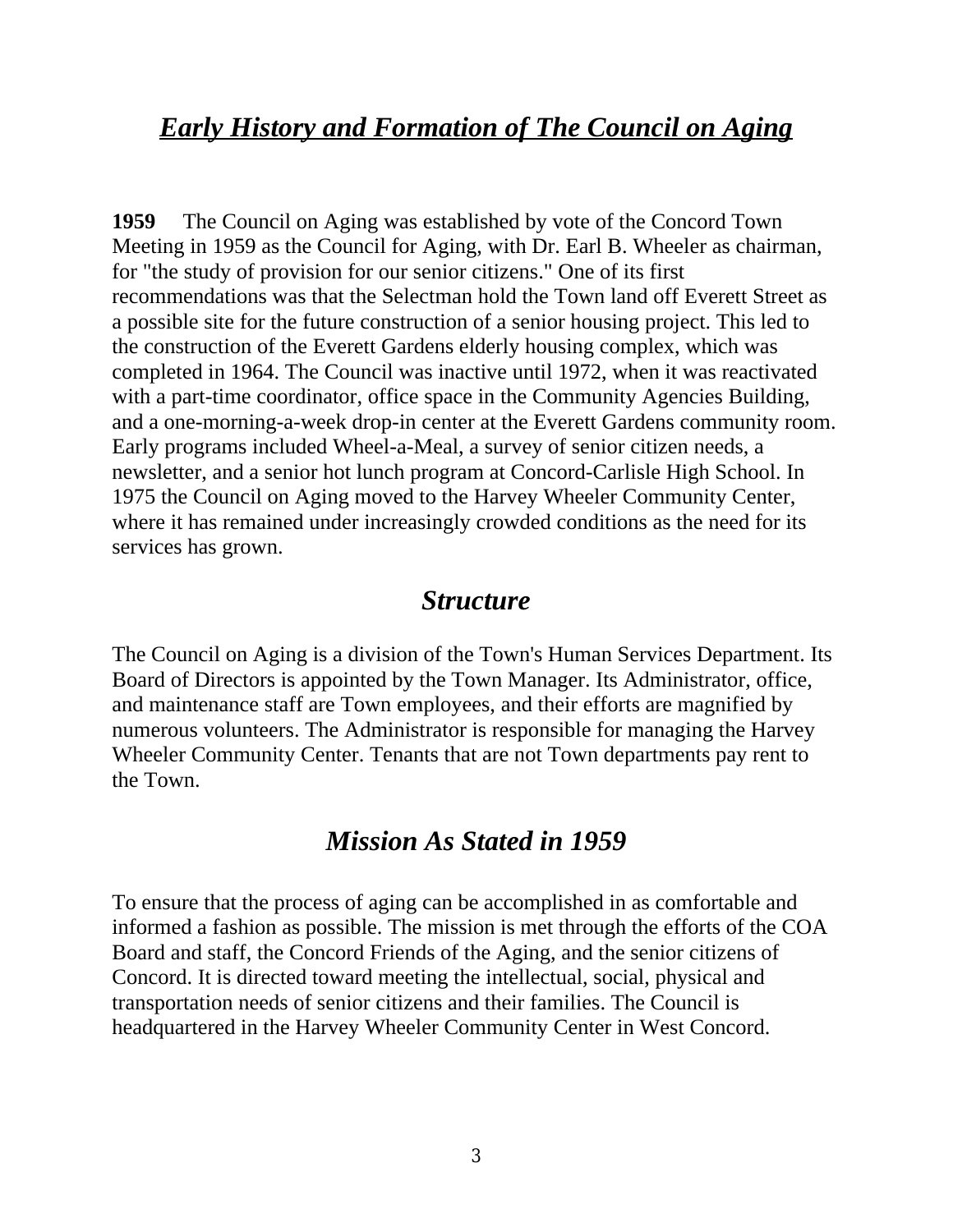## *The History of the Concord Council of Aging from 1972*

**1972** The Concord Council on Aging was re-activated in November of 1972. It met at the Community Affairs Agency Building. Helen Kent presided as Vice President and Phebe Ham was the Secretary. A meeting was held to propose \$40,000 for a bus system, Wheels a Meal and flu shots.

**1973** During 1973, the Finance Committee recommended \$750 for the COA over an 18-month period. Emerson Hospital was chosen to provide Wheels a Meal

starting May 1<sup>st</sup>. At Town Meeting, a proposal by the COA Committee was submitted for a paid coordinator's position for Wheels a Meal. A new sub committee was formed called the Community Action Committee for the Elderly. An interest survey was prepared by Ruth Armknect to be given to 1600 seniors to see what their interests were. In September it was reported the Wheels a Meal and the Community Bus were going well. Marilyn Ross, COA President, reported in October that \$250 had been spent in 1973. The COA meetings were now being held at Everett Gardens. In the fall the seniors had returned 250 surveys. New COA stationery was now available and a new logo was created. A Drop-in-Center Study Committee was formed to set up a Center at Everett Gardens, to publish a newsletter and to provide a mini bus for door-to-door service for appointments and shopping.

**1974** The Wheels a Meal program delivered 3,514 meals in 1973. In April the Council opened the Upper Bracket, a senior Drop-in-Center at Everett Gardens. The programs offered ranged from general nutrition to diet information, group health, free flu shots, crafts etc. In September a monthly newsletter, Harvest Happenings, was available at the library and local stores. A Public Health nurse, funded by the Emerson Hospital and the Board of Health, provided free flu shots to 175 elderly. A hot lunch program was instituted four days a week at a cost of \$.50. Bus service was provided between Everett Gardens and the Concord Carlisle High School for lunch. The survey sent out in 1973 had a total of 760 returned. The major areas of interest were housing and health. In 1974, Committee membership increased from nine to eleven members. There was now greater cooperation with the various agencies in town.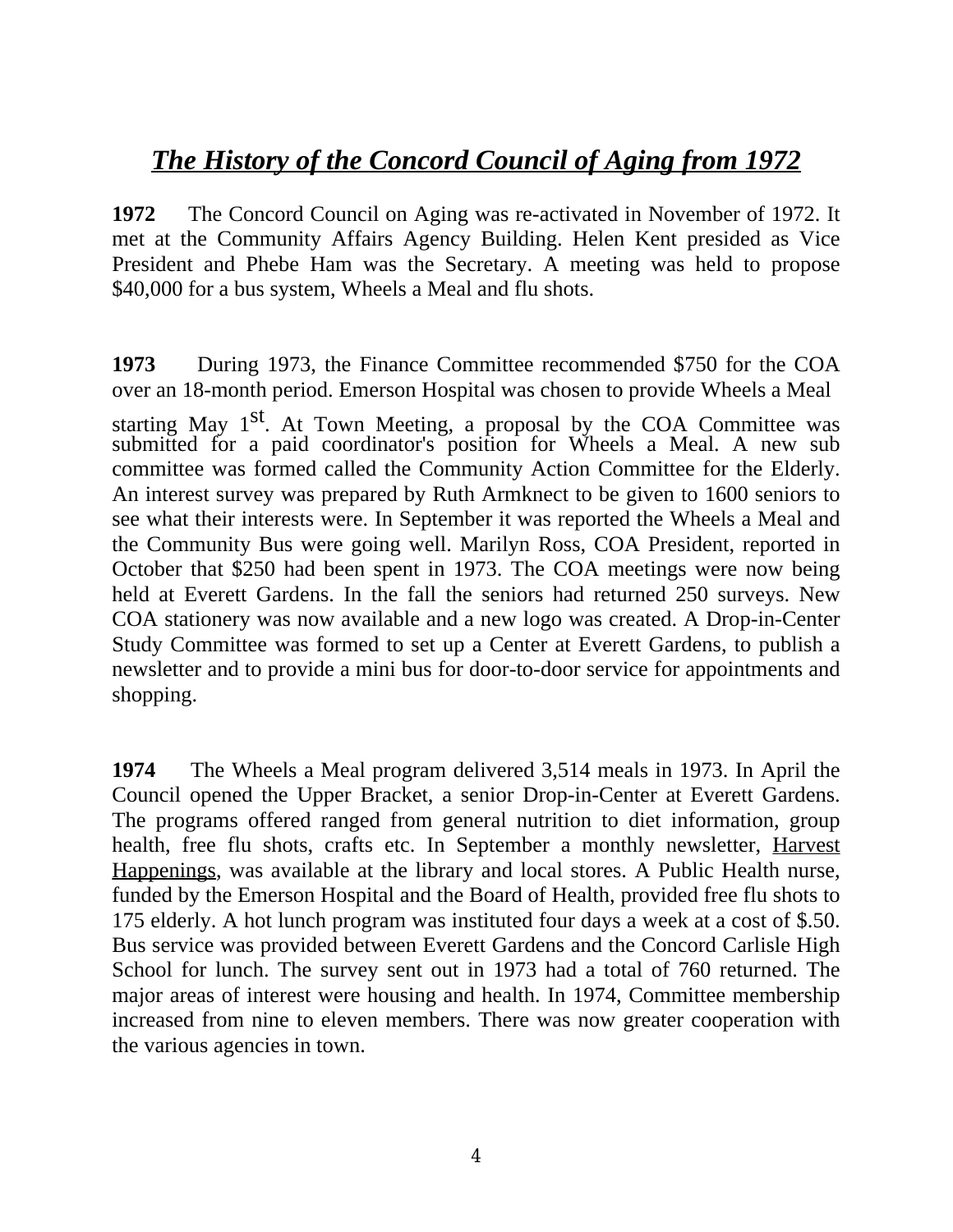**1975** A part-time coordinator of the Wheels a Meal program was given office space in the Harvey Wheeler Community Center. This position was funded by the Town. Every other Wednesday a nurse from the Home Health Care Department of the Emerson Hospital was made available for private consultations and group discussions. This position was financed by Emerson Hospital and the Board of Health. The Community Bus was a great help to seniors. The COA was seeking ways to find transportation, at a reasonable cost, on a door-to-door basis for appointments, meetings and other activities. On September 10, an Open House at the Harvey Wheeler Community Center was held to launch the Upper Bracket Drop-in-Center at its new location. The center was open Monday and Friday mornings from 10 to 12 and Wednesday from 10 to 3. Many programs flourished during the year such as field trips, Thanksgiving Dinner and a Christmas Party where lunch was served. The COA once again worked closely with all the Town Agencies on supporting and helping the elderly.

**1976** The Upper Bracket now had a fully furnished room equipped with magazines, a growing library, games and a TV. A new ride system was developed offering rides to the Upper Bracket as well as rides to the Senior Citizen meetings. For Thanksgiving, 125 seniors were invited to a Wednesday dinner at Concord-Carlisle High School. The dinner was prepared and served by the senior class. This year the Wednesday luncheons featured a speaker. Regular weekday programs were added including exercise classes, sketching, flower arrangement and bingo. The MBTA's Travelmobile distributed ID cards at reduced rates. The newslwtter, Harvest Happenings, instituted a classified ad section. The Wheels a Meal program delivered 2,659 meals to shut-ins. The COA Coordinator was now available during the week from 9 to 3. The newly formed FISH organization continued to be of help with rides. The town census now revealed there were 2,000 residents over 60 in the Town.

**1977** Marjorie Van Houten was now the Coordinator of the COA. The COA formed sub committees in the area of Housing, Day Care for Adults, and the Minuteman Home Care Corporation. Council members attend the meetings of the various agencies. Another group, the Senior Citizens Law Project, provided lawyers to assist seniors on Mondays and Wednesdays with issues on Social Security, Veterans Benefits and Pensions. The Upper Bracket Wednesday lunches were now being provided by the local churches. New programs in the fall were started such as Emerson Hospital speakers from different departments coming to talk on their function at the hospital, a financial speaker, movies, entertainment and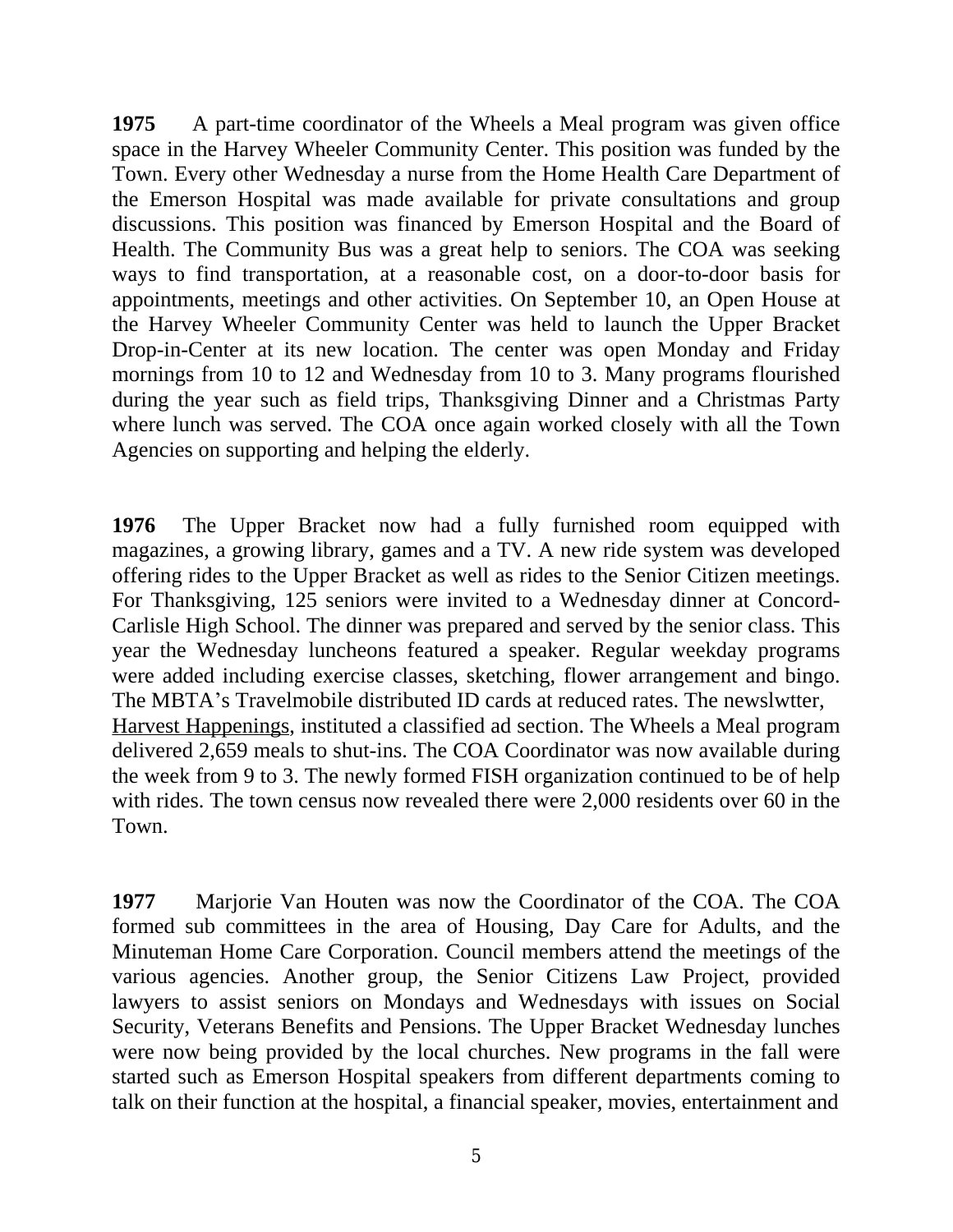#### **1997 cont'd**

crafts. A registered nurse took blood pressure and held private consults every other week. The COA's operating budget was \$3,492, exclusive of the Coordinator's salary.

**1978** Programs continued to be added to the COA's schedule such as dancing lessons, a band, and political, cultural, and medical topics. Volunteers continued to deliver over 3,000 meals a year. The Harvest Happenings newsletter was now being mailed to 1500 seniors. Also, regular articles concerning the programs at the COA were appearing in the Concord Journal. A new program called a Friendly Visitor's Program was implemented this year. Volunteers were trained and supervised by the Coordinator to visit the elderly. A model questionnaire was being developed by the COA, the Concord Housing Authority, and FISH to ascertain the needs of the elderly in Concord. A proposal had been sent to the Department of Elder Affairs for more monies to fund an outside consultant for expertise in this project. Minuteman Home Health Care provided funding for a senior aide to assist the Coordinator in the daily management of the COA's programs. At Town Meeting a warrant article was submitted by the COA to fund additional housing at Everett Gardens. It was approved. The COA also supported the Concord Housing Authority with their proposal to the Commonwealth to convert the Peter Bulkeley Building to congregate elderly housing.

**1979** During the past decade the COA identified the needs of elderly residents and planned and implemented appropriate services. The COA published and mailed a monthly newsletter, delivered a meals program, coordinated a visitation to shut-ins, provided medical assistance and information and operated a Senior Citizens Drop-in Center. During this year five new members and a new chairperson were appointed to the COA. Marge Van Houten retired in 1979, and Lillian Sears was appointed the new Coordinator of the COA. The Council received its first State Grant Award of \$750 for the purchase of office equipment and its first Federal Grant Award of \$8500 for the establishment of a Senior Center at the Peter Bulkeley Building.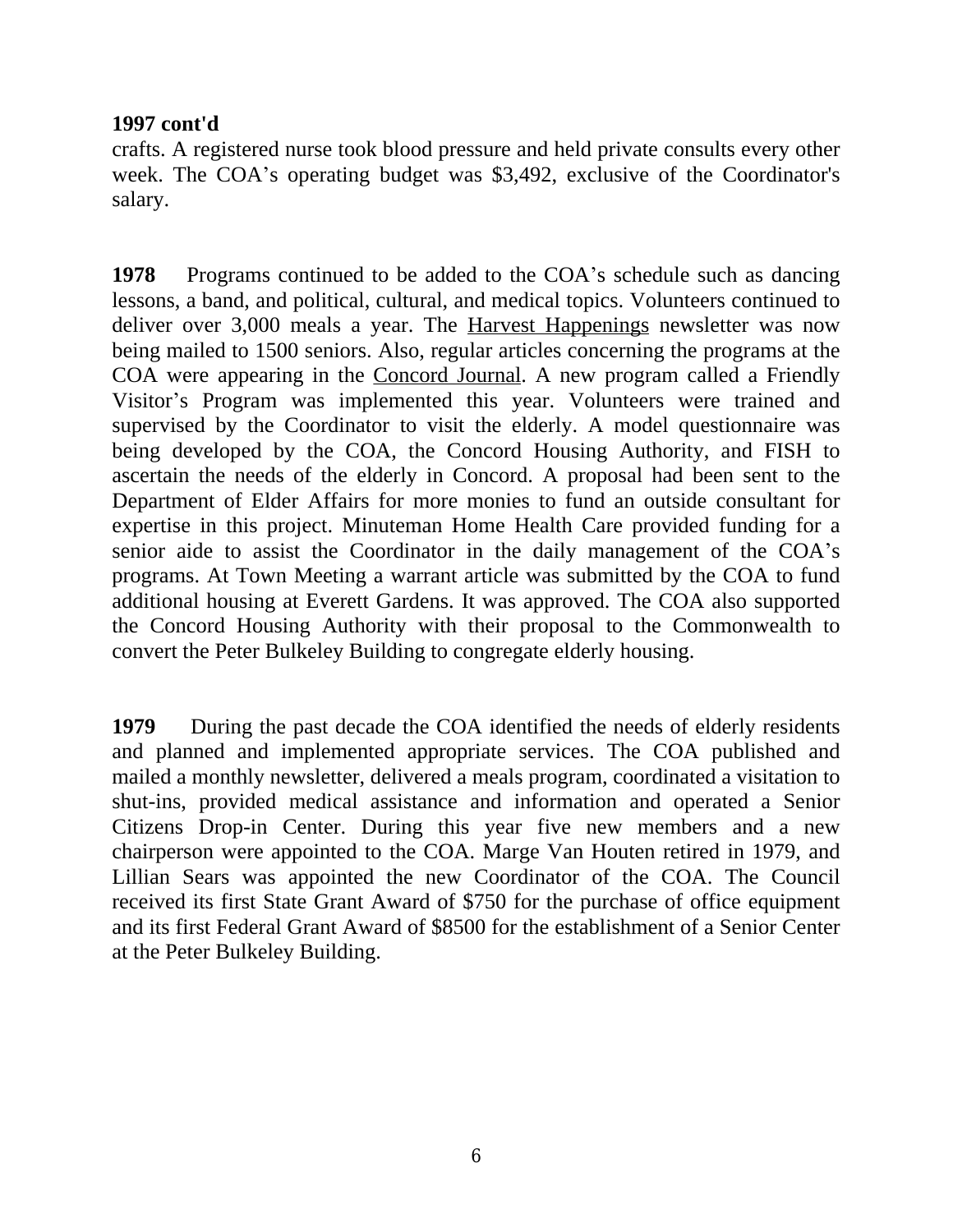### *The 1980s*

**1980** This year, a planning questionnaire was sent to all Concord residents over the age of 60. The Senior Center at Bulkeley Terrace was completed with funding from Title III-B of the Older Americans Act through a grant from Minuteman Home Care Corp. The Center was staffed by five volunteers, one each day, who each received a stipend. This was funded by a grant from the Dept. of Elder Affairs. Another grant from the Council of Arts and Humanities brought a series of poetry workshops to nursing homes in Concord, Acton and Littleton. Donations from local businesses enabled the Council to purchase printing equipment for the monthly newsletter.

**1981** The Bulkeley Drop-In Center opened in January with 200 people in attendance. Regular and varied programs were presented at Bulkeley and at HWCC. Volunteers provided services including Wheel a Meal drivers. COA Coordinator Lillian Sears left in September. Barbara Woods served in October with Shelley Weiss taking the job in November. Maureen Taggart held the position of secretary.

**1982** A transportation survey was conducted. A van was hired to bring seniors to HWCC on Wednesdays. Harvest Happenings, the newsletter, was improved in design and printing. A flu clinic was held as well as a dental screening and bimonthly blood pressure screenings. Various activities continued with trips to the Burlington Mall added. Many donations of various kinds were received from the community.

**1983** Shelley Weiss resigned at the end of 1982, and Patricia Long became Coordinator. Edna Dyke continued as part-time assistant. Senior activities moved to Bulkeley Terrace in August when HWCC closed for renovation. Volunteers continued to be essential to the operation of the Center including Wheels a Meal drivers, a Friendly Visitor program, arts and crafts, Tai Chi and a drama group. A monthly trip program began and a Dial-a-Ride transport system began.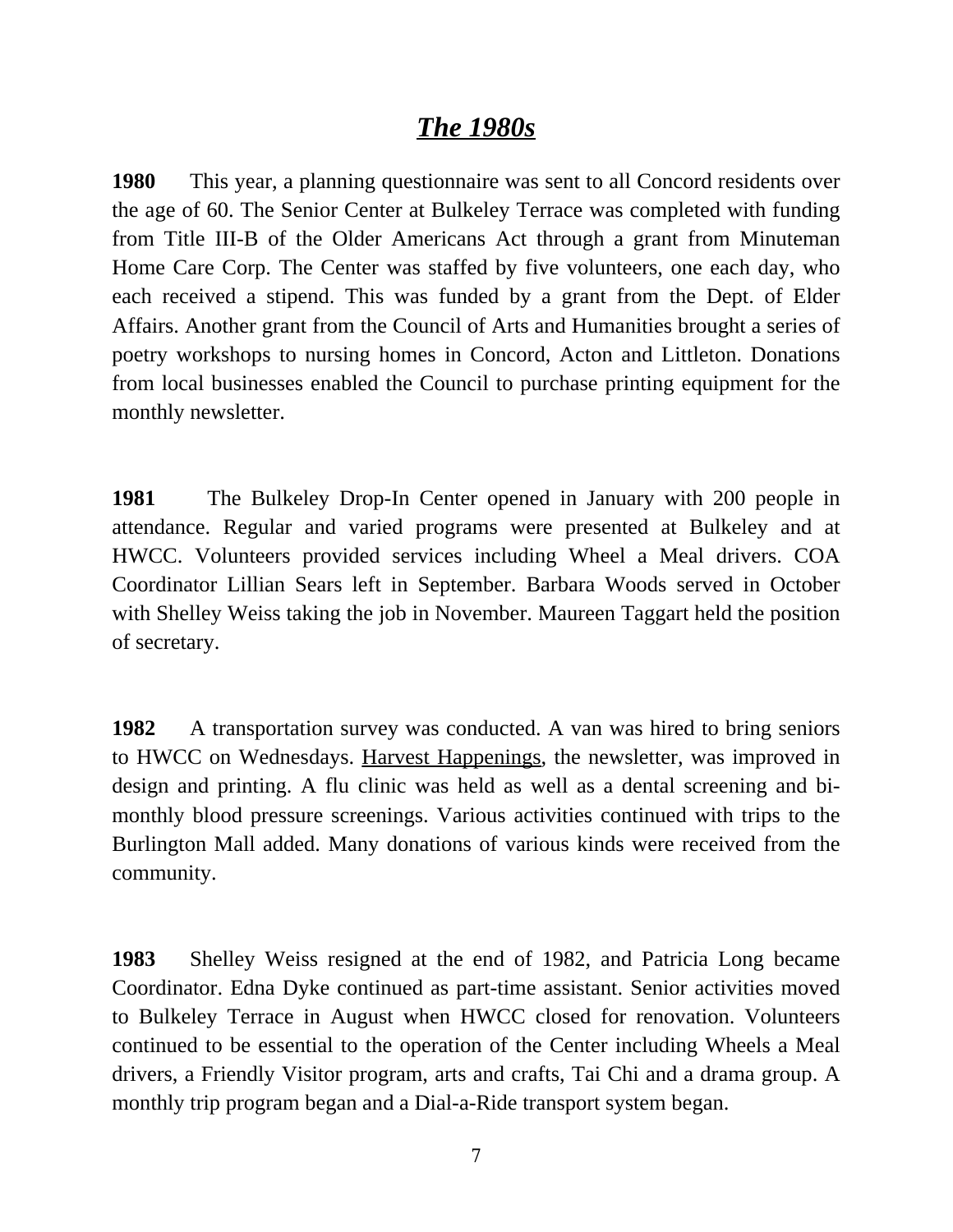**1984** The Harvey Wheeler Community Center re-opened in February with more efficient offices, a program space and a new kitchen. The position of Office Assistant expanded to a full-time position. Various community groups provided lunch each Wednesday to all seniors who wished to come. Because of low participation, the Dial-a-Ride transport was discontinued.

**1985** Classes, health clinics, programs and trips continued through this year with volunteer assistance remaining essential. Under Title III-B, a grant was received which made it possible to hire a coordinator for the Friendly Visitors program. As part of the Town's celebration of its founding 350 years ago, the COA produced the show "The About Time Review." The proceeds from this entertainment made it possible to fund the placement of seven benches in various locations around Concord. A 'Demand-Response' transportation system began with a shared-leasing program with Caravan of Boston. They supplied a fifteenpassenger van for door-to-door service. This was available Tuesday and Wednesday and was driven by volunteers who were paid a stipend.

**1986** The HWCC Advisory Committee, which was created in 1976, was disbanded. A tax assistance service was added to the existing health services and programming. An exchange program with Greenfield, MA was planned and carried out. Tuesday/Wednesday transport continued.

**1987** A word processor and printer were donated to the COA to facilitate publishing the newsletter. Transportation was extended to three times a week. The Friends Of the Aging in Concord organization purchased a two-way radio system for the van. The Concord Elks funded a position that provided for home care for individuals following cataract surgery. The Thrift Shop at Bulkeley Terrace continued.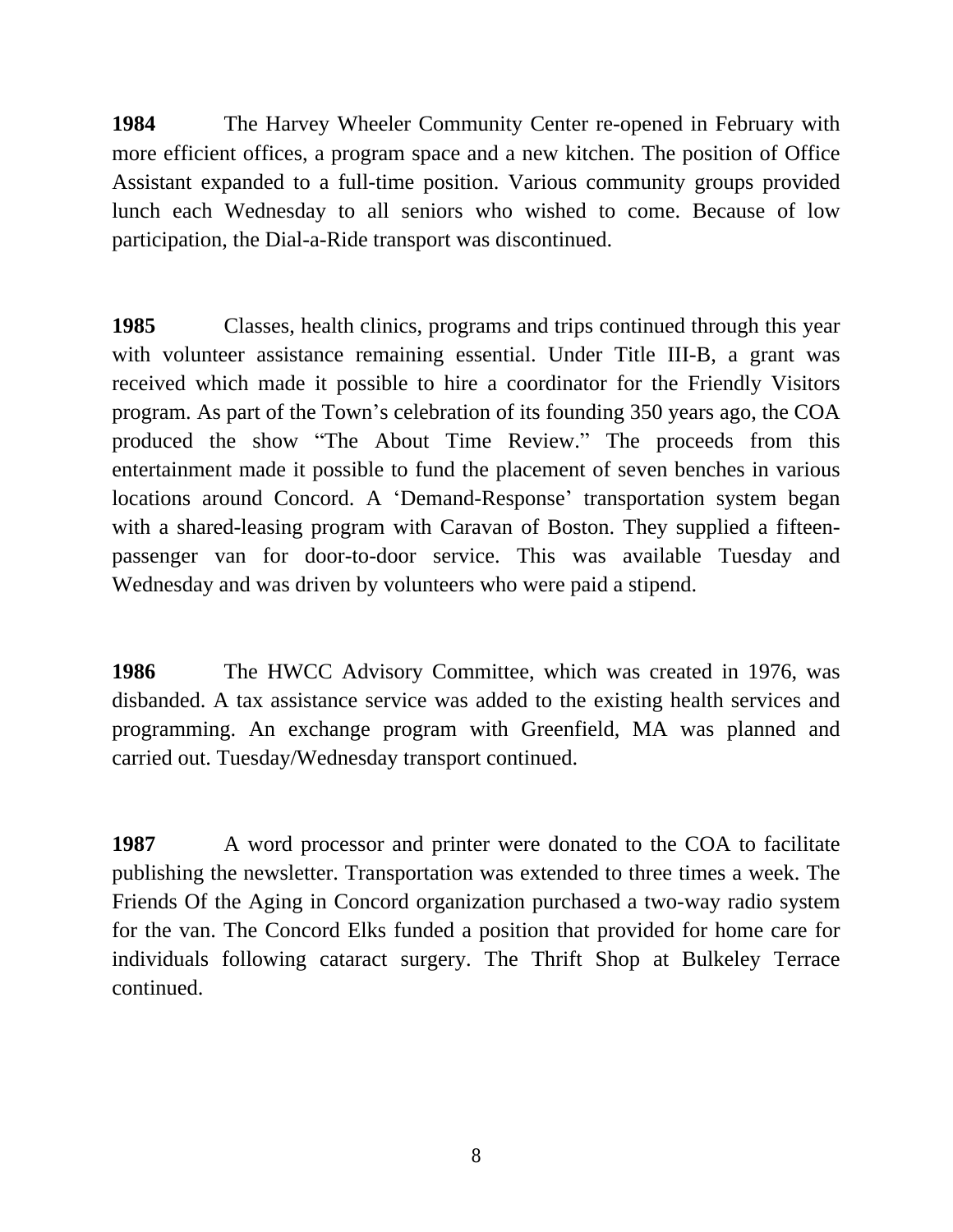**1988** Bernadine Jenkins and Patricia LeVan shared the position of Coordinator of the COA. When Pat LeVan resigned, Bernie Jenkins became fulltime. Edna Duke resigned as secretary, and Pat Ribeiro was hired to fill the position. The Friends organization raised \$21,000 to purchase a twelve-passenger van. Service was expanded to four days a week. Programs and trips continued. The Recreation Department moved to the Hunt Gymnasium, and their former space was renovated for a small drop-in center. The COA Coordinator continued to be responsible for the administration of the entire building.

**1989** The COA van combined with one school bus to form a new free fixed route CONTRAN system, which operated every Monday and Friday morning. Eight volunteer drivers provided this service. Head sets for enhanced hearing were purchased for use at Town Meeting. Programs, trips, the wellness clinic and Wheel a Meal continued. The Friends contributed a 25" television and a VCR which enabled weekly films to be added to the programming. Community organizations continued to provide the Wednesday lunch program. Medical assistive equipment became available for loan to the public.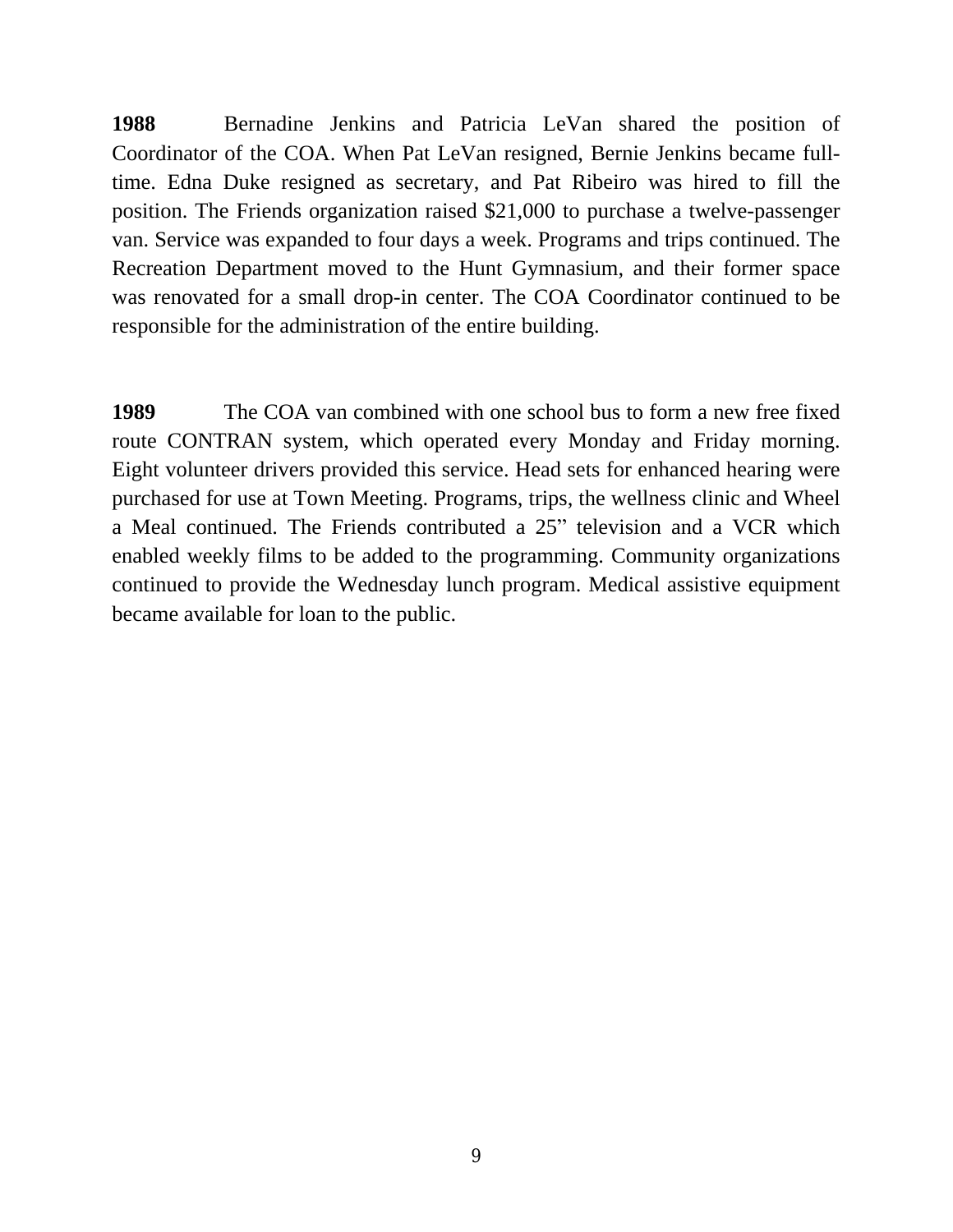### *The 1990s*

**1990** The Council on Aging van was being used to transport people to Open Table on Thursday nights. Ten volunteers fold, collate, and mail out almost 2,000 newsletters each month to Concordians who are over the age of 60. This year 568 flu shots were given at Peter Bulkeley Terrace and at the Harvey Wheeler Community Center. Line dancing on Friday mornings provided a fun workout to swinging music. The Annual Holiday Party for 100 seniors was subsidized by the proceeds from the Town Softball Tournament and by the Concord Friends of the Aging. The Meals on Wheels program delivered meals five days each week to an average of 22 Concord citizens. Twenty volunteer drivers kept this program running. The Thrift Shop at Peter Bulkeley Terrace was run by six volunteers. Nine Project Eyecare volunteers provided post-op assistance to cataract patients.

**1991** There were 3,175 Concordians over the age of 60 in the year 1991. Of them, 330 were over the age of 85. Under the leadership of Director Bernie Jenkins, 600 flu shots were given to Concord seniors that year. Healthcare proxies were made available for Concord seniors at the COA office. Wednesday lunches were popular. The Wellness Clinic was well received. The program to loan medical equipment was continued. A Saint Patrick's Day dinner for seniors was put on by the Senior Class at the high school. The possibility of discounts for seniors for the Concord landfill was discussed as well as senior discount books in which the Chamber of Commerce had expressed an interest. Concord River cruises were provided at no charge by the Rohan family. Seniors visited the Museum of Fine Arts to see "The Pleasures of Paris" exhibit. Wednesday lunches were provided by The Milldames, West Concord Union Church, the Recreation Dept. and the Massachusetts Correctional Institution.

**1992** A Great Decisions discussion group was started. It was led by Bob Turkington, and twelve people signed up for it. A trip was taken to the Museum of National Heritage in Lexington to listen to a concert given by the Hanscom Air Force Brass Quintet. The Town received a letter from Mrs. Ruth Moulton thanking the Town for the van service run by the Council on Aging. Twenty-two applications for fuel assistance were processed. Income tax preparation assistance was available through the kindness of volunteers. The Thrift Shop, staffed by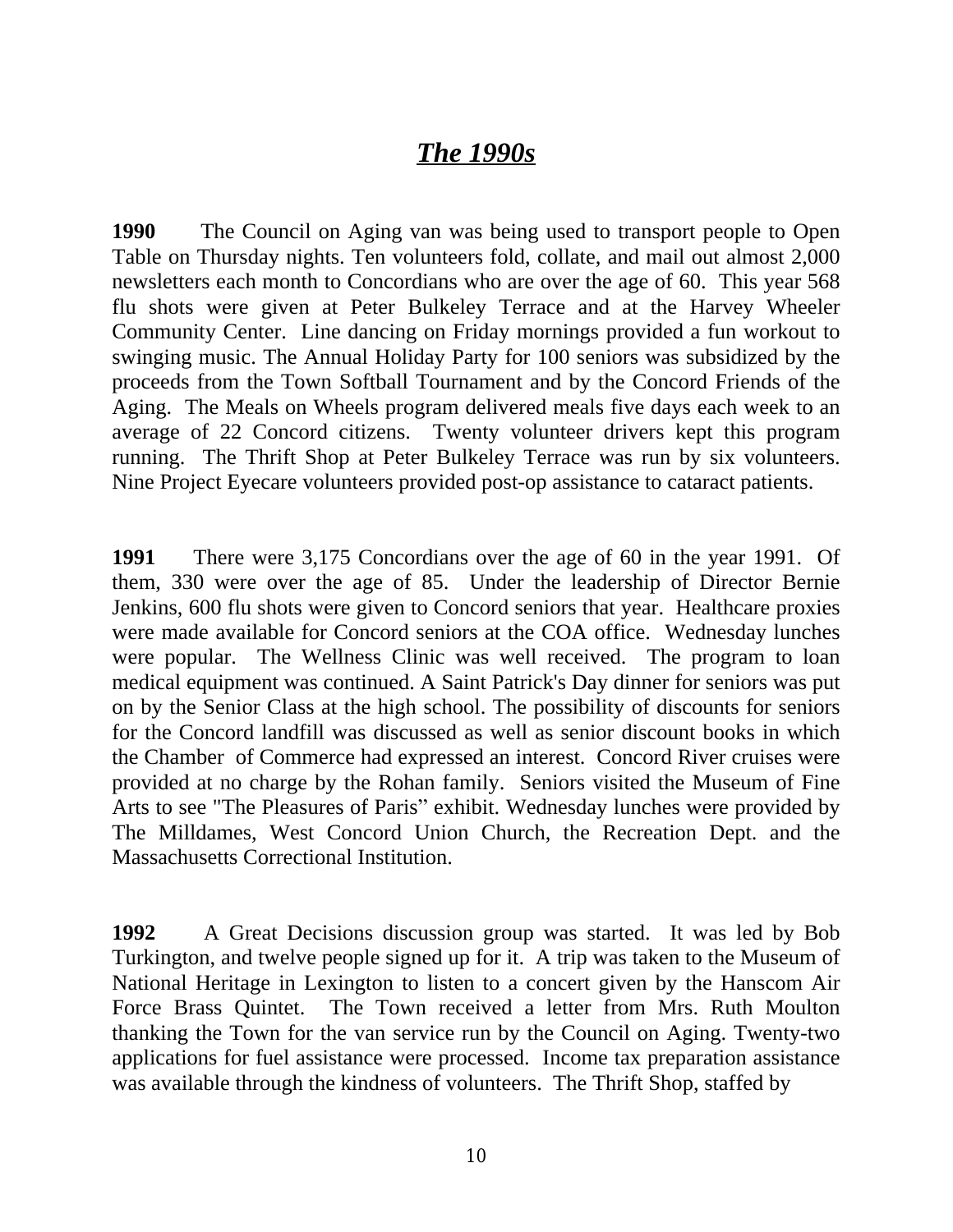#### **1992 cont'd**

volunteers, accepted donations of spring merchandise. Lunch continued to be served each Wednesday. A group went to the Minuteman Vocational School for facials, manicures, haircuts and a delicious lunch at their Fife and Drum Restaurant.

**1993** The West Concord Family Festival on September 19, 1993 was a grand celebration that featured the Harvey Wheeler Center and the Council on Aging. Senior aerobics members marched while wearing their distinctive T-shirts. \$11,000 raised by the West Concord Family Festival was used for capital improvements to the Harvey Wheeler Community Center. The Shine Program provided counseling for seniors with regard to their medical insurance. The Meals on Wheels service needed more volunteer drivers. A senior citizen discount book was been prepared for seniors to use with local merchants. The Junior Class at CCHS served a Thanksgiving Dinner to 160 senior citizens from Concord and Carlisle. Trips this year included one to the JFK Library and another to see The Nutcracker ballet.

**1994** U.S. Government Surplus Food was distributed to Concord Seniors at the Council on Aging on January 11. A door-to-door van service now operated five days a week. The Concord Free Bus had a new schedule. Trips were taken to the Chiswick Playhouse in Sudbury to see Most Happy Fella, the Amesbury Playhouse to see The Rainmaker, and to the Schubert Theater for Crazy For You. The Concord Girl Scouts provided an afternoon tea complete with decoration, entertainment and delicious food. The Council on Aging volunteers enjoyed a thank you luncheon. Edna Wagner was honored at the Minuteman Home Care Annual Meeting as "Outstanding Volunteer." There were trips to Fenway Park, Martha's Vineyard, the North Shore Music Theater, Tanglewood, a Concord River Cruise and the Museum of Fine Arts. A small group went by COA van to attend the Patriots Day Parade and sat in special seating near the grandstand thanks to former Honored Citizen Miriam Coombs. Friday afternoon movies had an average attendance of ten. The SHINE counselors continued to provide assistance with medical insurance problems.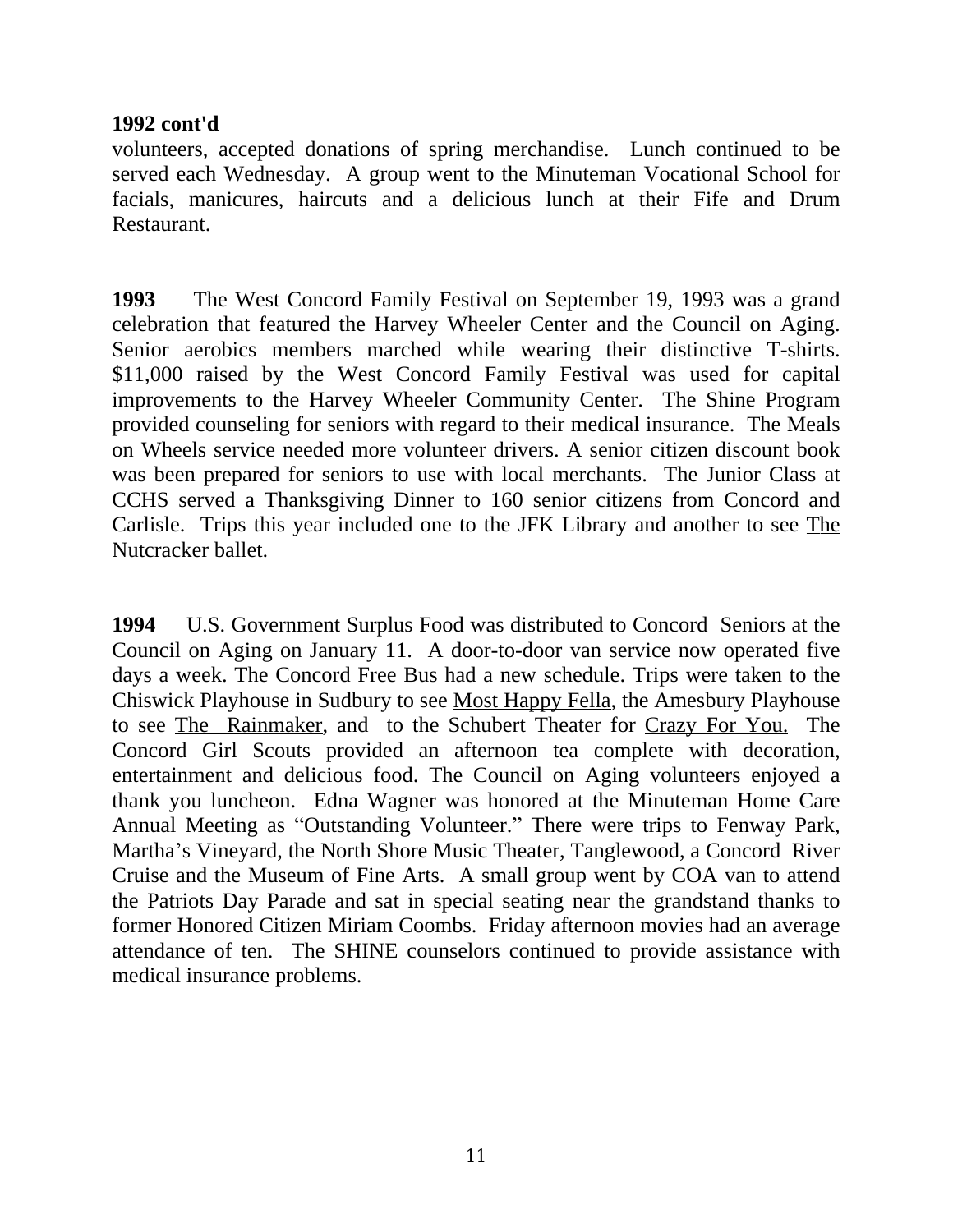**1995** From January to March, ten seniors met with two fourth grades at the Alcott School in an Intergenerational Program. A successful CPR course was conducted by the Wellness Clinic. On Tuesdays a Strength and Flexibility group met at the Peter Bulkeley Terrace. There was an on-going discussion with the Post Office over the charges for mailing the COA monthly newsletter. The Concord Friends of the Aging ordered a new van for the COA. Inmates from the Northeast Correctional Institute helped with renovation of the COA office space. A softball tournament to benefit the Council On Aging was run by Town departments. In October, 43 Concord seniors went to Boston for a Duck Boat tour. Seven hundred and seventeen flu shots were given. Council on Aging volunteers gave \$69,000 worth of free service to the town.

**1996** The Meals on Wheels program continued to do very well. There was a trip to the Isabella Stewart Gardner Museum. The Council on Aging talent show was a major success. The annual Holiday Party was attended by 100 seniors. Two volunteers were trained to help with guardianship projects. On March 11 there was a trip to the Boston Flower Show and a few days later another trip to Boston for a tour of the Massachusetts State House. The thrift shop, staffed by volunteers, was busy. The COA office became the proud owner of two new computers. Bernie Jenkins cooked her FAMOUS Beef Stew with help from Hank Wilato and John Comeau. Fuel Assistance applications were being accepted. The Spirit of Boston Lobster Cruise, a trip to the races at Rockingham Park and a visit to the Boston Symphony at Tanglewood helped to fill out the summer. Fifteen people took part in the twice-weekly Senior Aerobics.

**1997** A new Senior Center was being talked about. The Harvey Wheeler Community Center would be remodeled into state of the art facilities for seniors and space for a pre-school. Architect Michael Rosenfeld was hired to do conceptual plans. Marion Simm joined the staff as a Substance Abuse Outreach Coordinator. A Men's Breakfast Group started. Bridge players gathered on Tuesday afternoons, and on Wednesdays the senior citizen luncheons continued followed by BINGO for those who enjoyed playing. The Annual Holiday party was held at the Elks Club. CORI checks were started for all employees and volunteers. CORIs are criminal background checks. The Carrier Alert Program was very well received. Six seniors learned to speak Japanese as part of an Intergenerational Program at the high school. The Council on Aging Talent Show was shown on Cable TV Channel 8. Trips this year included the Boston Flower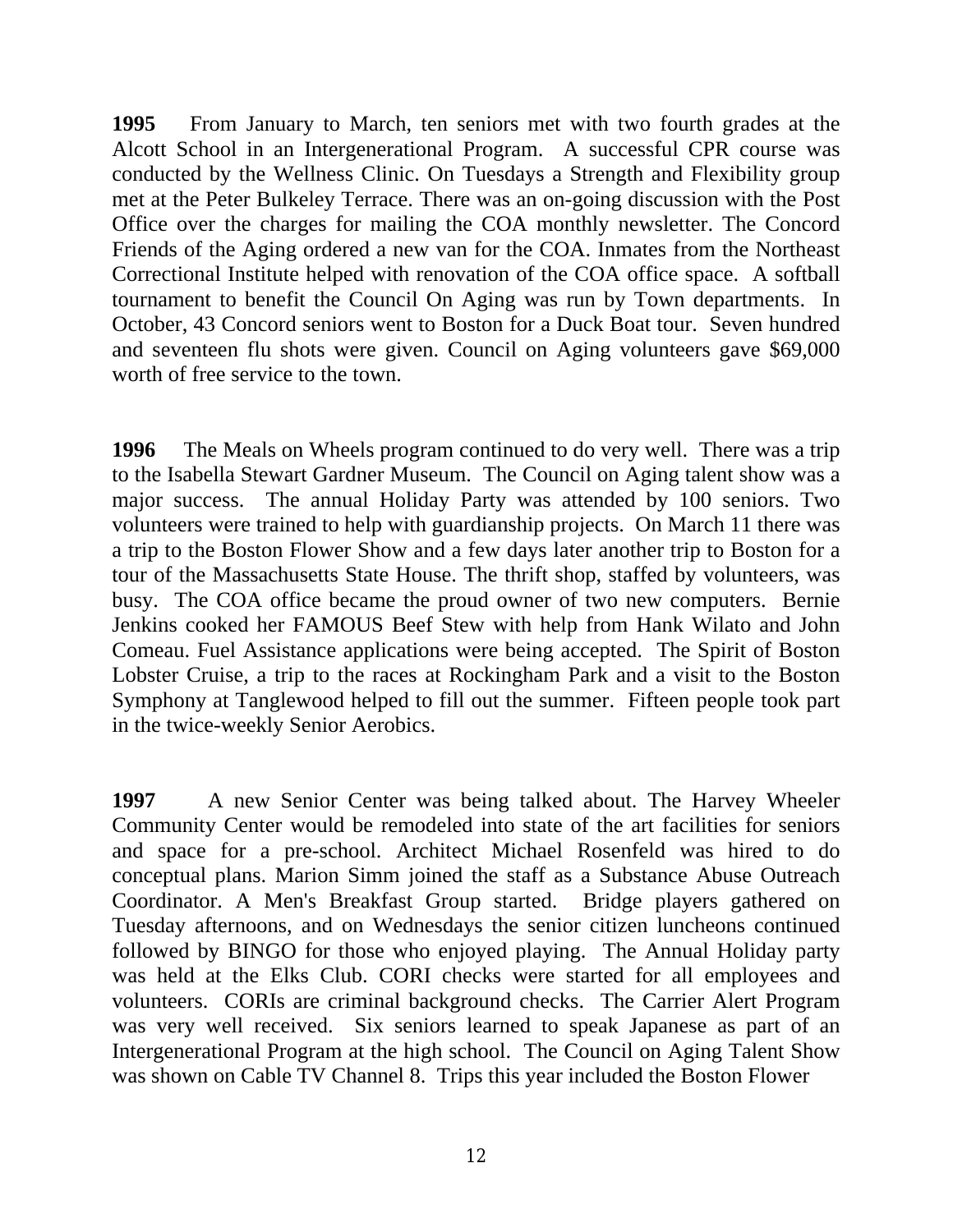#### **1997 cont'd**

Show, The Museum of Science for a Leonardo DaVinci exhibit, and the Shrine Circus.

**1998** The Wednesday lunch continued to be a popular event with 60+ attending each week. The third Annual Talent Show was the usual big success with 75 persons attending. Tuesday bowling continued in Acton, and the bridge players met on Thursdays at the COA. Six seniors took advantage of the AARP driving course, "55 Alive". The Volunteers of America announced their desire to build an assisted living facility in West Concord. A fund raising committee was formed to collect funds for the remodeling of the Harvey Wheeler building. Three tables of seniors enjoyed the Concord Orchestra Pops Concert. The Essex Steam Train and Riverboat Ride was a sellout event. The Town has a new telephone system and the telephone number for the COA is 978-318-3020. There were no more discounts for seniors for Adult Education courses. A new program, "Coffee and Conversation" started on Tuesday mornings. A contingent from our Japanese sister city came for a visit, and it went very well. Senior aerobics classes were held on Mondays at 9:00AM and 10:15 AM at Harvey Wheeler.

**1999** After twelve years of service the Council on Aging Administrator, Bernie Jenkins, retired at the end of the year. The new Administrator, Mary Ann Mortenson, will take over in January, 2000. One hundred and thirty COA volunteers provided over \$78,000 worth of in-kind services to the Town. The Concord Friends of the Aging purchased a new 13-passenger van with the proceeds from donations to their annual fund drive. The Friends also had a wheel chair lift installed on the old van. Eight hundred seniors received flu shots this year. Wednesday lunches were popular with an average attendance of eighty seniors. Bingo followed lunch. Trips included a visit to the musical Ragtime, the Mary Cassatt exhibit at the Museum of Fine Arts, the races at Rockingham Park, Tanglewood, The Music Man, Friday Boston Symphony, the Museum of Science and OMNI theatre, the Reagle Players in Waltham, Shirley Rohan's river cruises and a Cape Cod Canal cruise. Ray Johnson cooked for the Men's Breakfast and Coffee and Conversation was always popular on Tuesdays.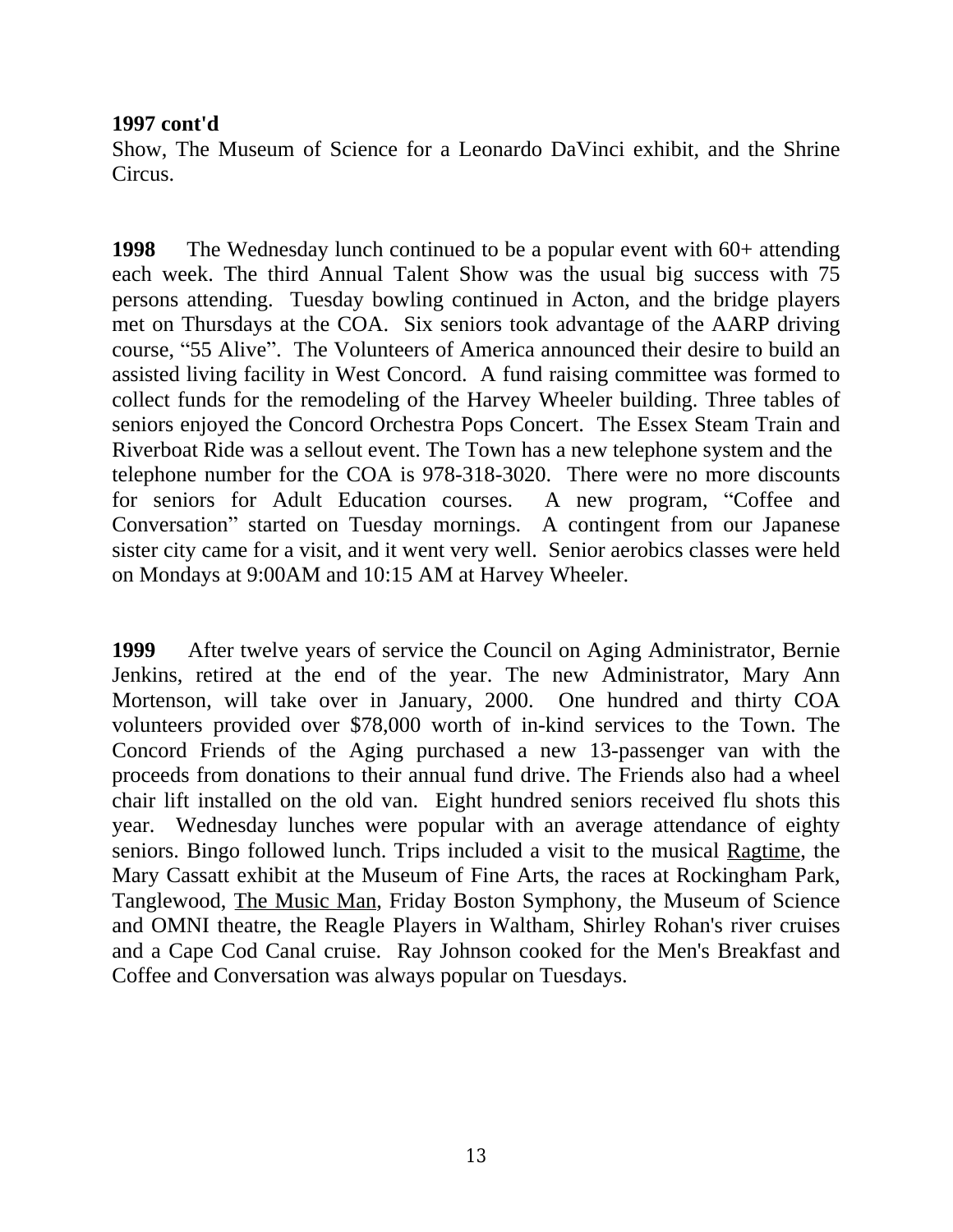## *The 2000s*

**2000** On January 1, 2000, the Town Census showed 3378 citizens over age 60, 22% of the population, with 1955 of those over age 70, the fastest growing segment of the population. In 2000 the COA was serving 27% of the senior population. Town population was 15,537. An RFP [Request for Proposal] was issued for architectural services for the renovation and SEA Consultants, Inc. was chosen. Five computer experts went to seniors' homes to teach use. A support group for caregivers and the Senior Drama Society were created.

**2001** There were 3415 citizens over the age of 60, about 22% of the population. A new group, Senior Songbirds, performed after a ten-week workshop. Mary Anne Mortenson was the Administrator of the COA and also managed the Harvey Wheeler Community Center. Talks had begun in the late 1990s, with a Building Committee appointed in 1997, about renovating the building, and an article was brought to the 2001 Town Meeting for \$1.15 million to be borrowed. Private funds and pledges of over \$940,000 were also raised. The Concord Children's Center proposed a new facility next to the HWCC instead of an addition to it.

**2002** There were 3393 citizens over the age of 60, about 22% of the population, with 1988 of those were over age 70. Money was appropriated at Town Meeting in the spring of 2002. In August 2002, the COA moved out of the Harvey Wheeler Community Center in preparation for the renovation. Temporary quarters were at 105 Everett St., with programs housed throughout the Town in spaces donated by churches and schools and in Town facilities. Plans were finally approved in the fall of 2002 after the infusion of additional private funding. The renovation was expected to almost triple the space of the COA.

**2003** There were 3546 over the age of 60, about 23% of the population, with 2080 of those over age 70. With COA services spread around town, the van shuttles were a great help. Van #2 ran an additional 15 hours per week. Volunteers were especially valuable.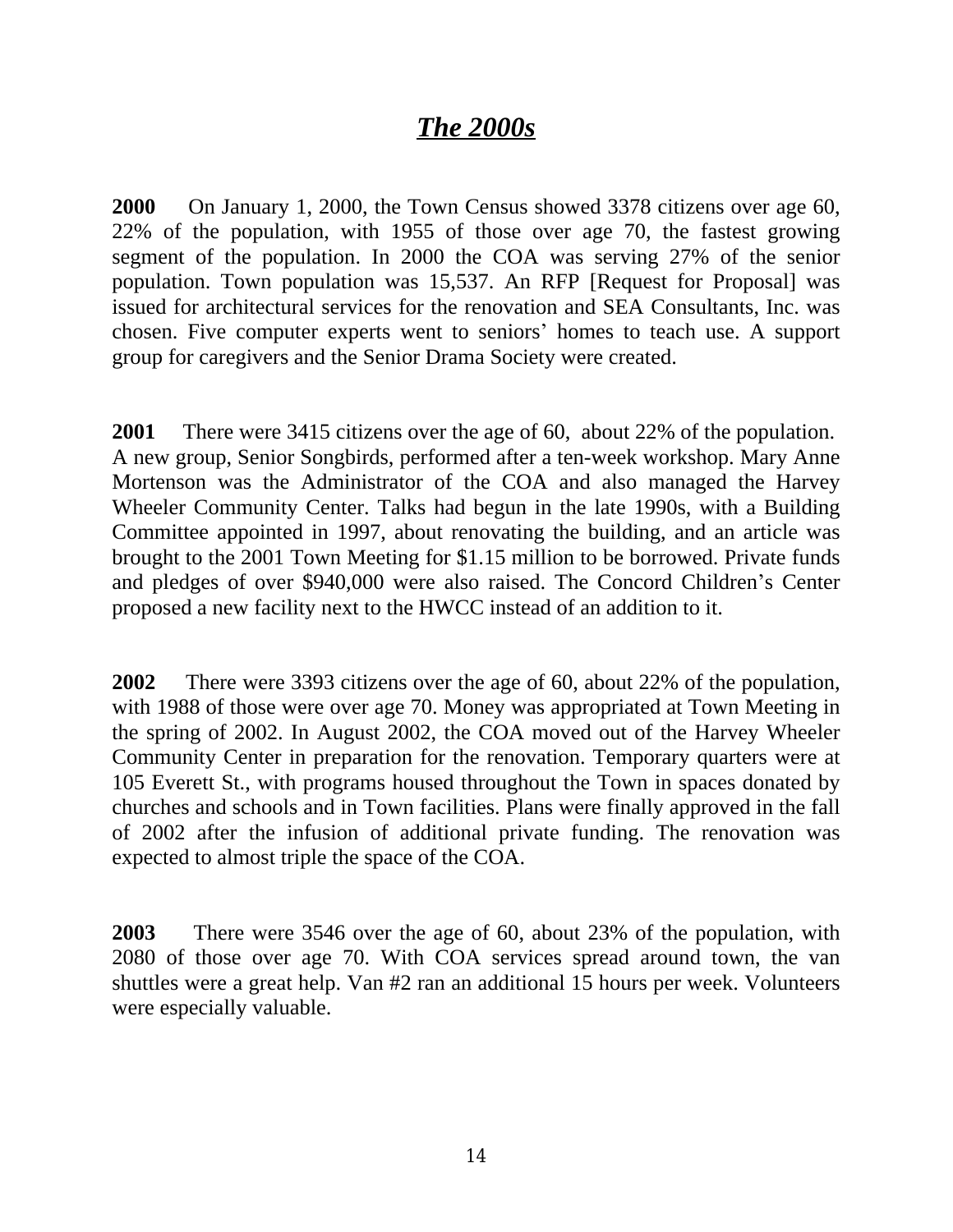**2004** There were 3579 over the age of 60, about 22.9% of the population, with 2038 of those listed as over 70 years old. In April 2004, the COA moved back into HWCC. The Concord Friends of the Aging donated a new wheelchair. They were a major contributor to the HWCC renovation fund and instrumental in furnishing the building. The official opening of the renovated Harvey Wheeler Community Center was June 10, 2004 with thanks to committee members, Town personnel, generous private and corporate contributors, and the citizens of Concord.

**2005** There were 3780 over the age of 60, 23.8% of the population, with 2173 over age 70. As the decade progressed, the COA changed and grew to meet the needs of the fast growing senior population. Additions included social activities and entertainment such as the revived Friday afternoon movie, bridge classes and increased numbers joining the Bridge Club, Senior Shakers tambourine band, Lunch Bunch. Harvey's Treasure Chest Gift Shop was run by the Friends in space provided at HWCC.

**2006** There were 3660 over the age of 60, @24% of the population, with 2065 over age 70. Health, Wellness and Fitness programs were expanded to include Tai Chi classes, hearing aid tune-up clinics, various support groups for specific illnesses or situations, safety programs, van trips to out of town medical appointments, additional shopping trips to local food markets. A Program Supervisor was added in FY06. During FY06 HWCC was used by 135 different individuals or groups and was used 250 evening or weekend days.

**2007** There were 3768 over age 60, 24.8% of the population. The COA worked to enhance relationships with police, fire, Emerson Hospital emergency room, Concord Housing Authority, local banks and businesses. These entities have become a major source of referrals to the COA for seniors in crisis. Counseling and Social Services increased to meet demand and support the seniors of Concord. This year there were 369 volunteers contributing 12,475 hours.

**2008** There were 3871 citizens over the age of 60, @25.3% of the population. Educational and cultural programs included a lending library in the building, Art Space exhibitions, painting classes, high quality courses, the addition of computers funded by the Friends and computer tutors who are volunteers from CCHS.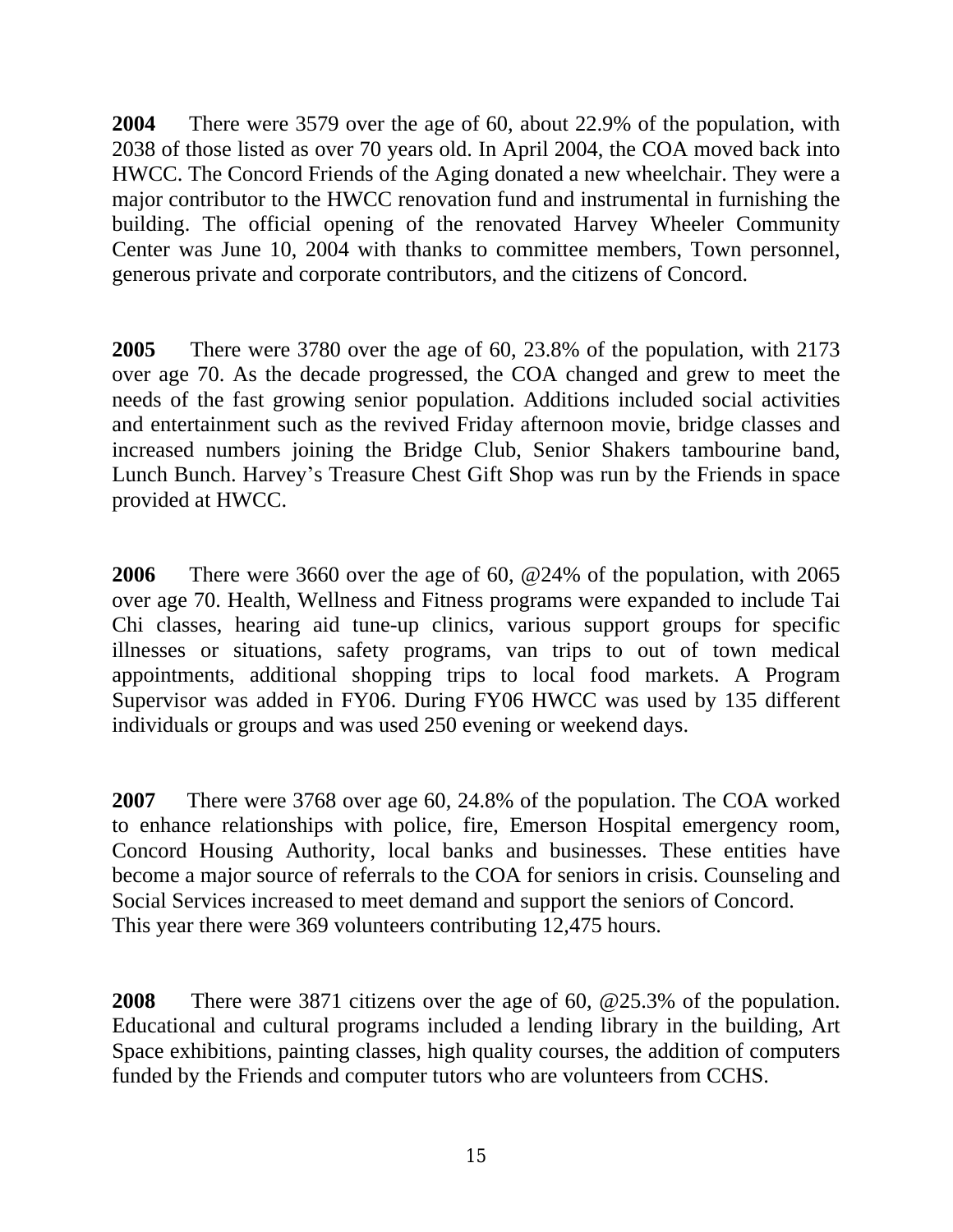**2009** There were 4059 citizens over the age of 60, @26% of the population. A part time Volunteer Coordinator position was funded to organize the many volunteers. Outreach and Wellness positions were increased to meet the growing demand for services. COA transportation services were increased to meet demand. The 50th Anniversary of the establishment of services for Concord senior citizens was commemorated in 2009 by State and local proclamations.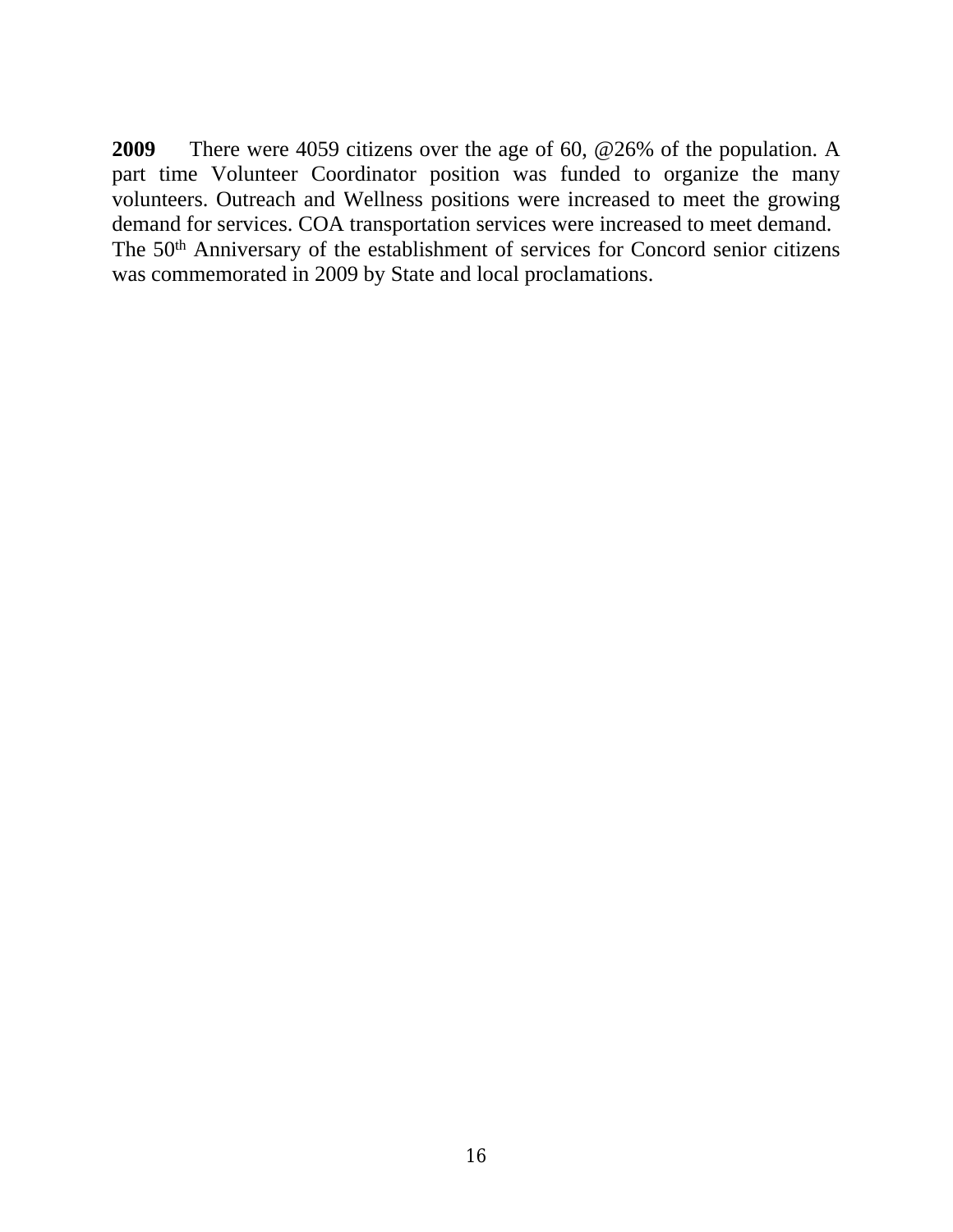## *The 2010s*

**2010** The number of seniors living in Concord was 4195, 26.9% of the population, with 2298 of those age 70 or older. Major financial support continued to come from the Formula Grant of the Executive Office of Elder Affairs, the Concord-Carlisle Community Chest, the Concord Friends of the Aging and the Town of Concord. The Harvey Wheeler Community Center was the home of the COA and the Recreation Department for pre-school and after-school programs. In the evenings and on weekends HWCC was used by Town Departments, not-forprofit and private groups. The COA Administrator also supervised and budgeted for HWCC.

**2011** There were 4248 seniors over the age of 60, which represents 27% of the population. Mary Anne Mortenson retired this year, and Ginger Quarles became the new COA Director and manager of the HWCC facility in the spring of 2011. The COA began increasing programming and availability for transportation, social services, wellness clinics, fitness opportunities, cultural enrichment, day trips, entertainment and socialization. There was increased advocacy for additional staffing to meet the increasing demand for services and for additional compensation for professional staff to make the Concord COA competitive in the job market. Fall and spring clean-up programs were organized with services contributed by local students. The Art Space in the main hallway at HWCC shows exhibits of work by Concord artists and changed every six weeks. COA continues to lend out a large quantity of durable medical equipment. Computer tutoring continues to be offered by local high school students who are working to complete their community service requirement.

**2012** The number of seniors throughout the country continues to soar. The 2012 Town Census showed 4358 seniors over the age of 60, which now represents 28% of the population. The COA continues to offer assistance in the following areas: Social and Recreational, Clinical (Social Services and Nursing), and Transportation. Activities and services in all of these areas continued to grow and the number of seniors participating continued to increase. Outreach Coordinator (social services) and Activity Coordinator hours are increased to meet increasing demand for services. The COA continues to have a 9 member Board of Directors that serve in an advisory capacity to the Director and meet monthly.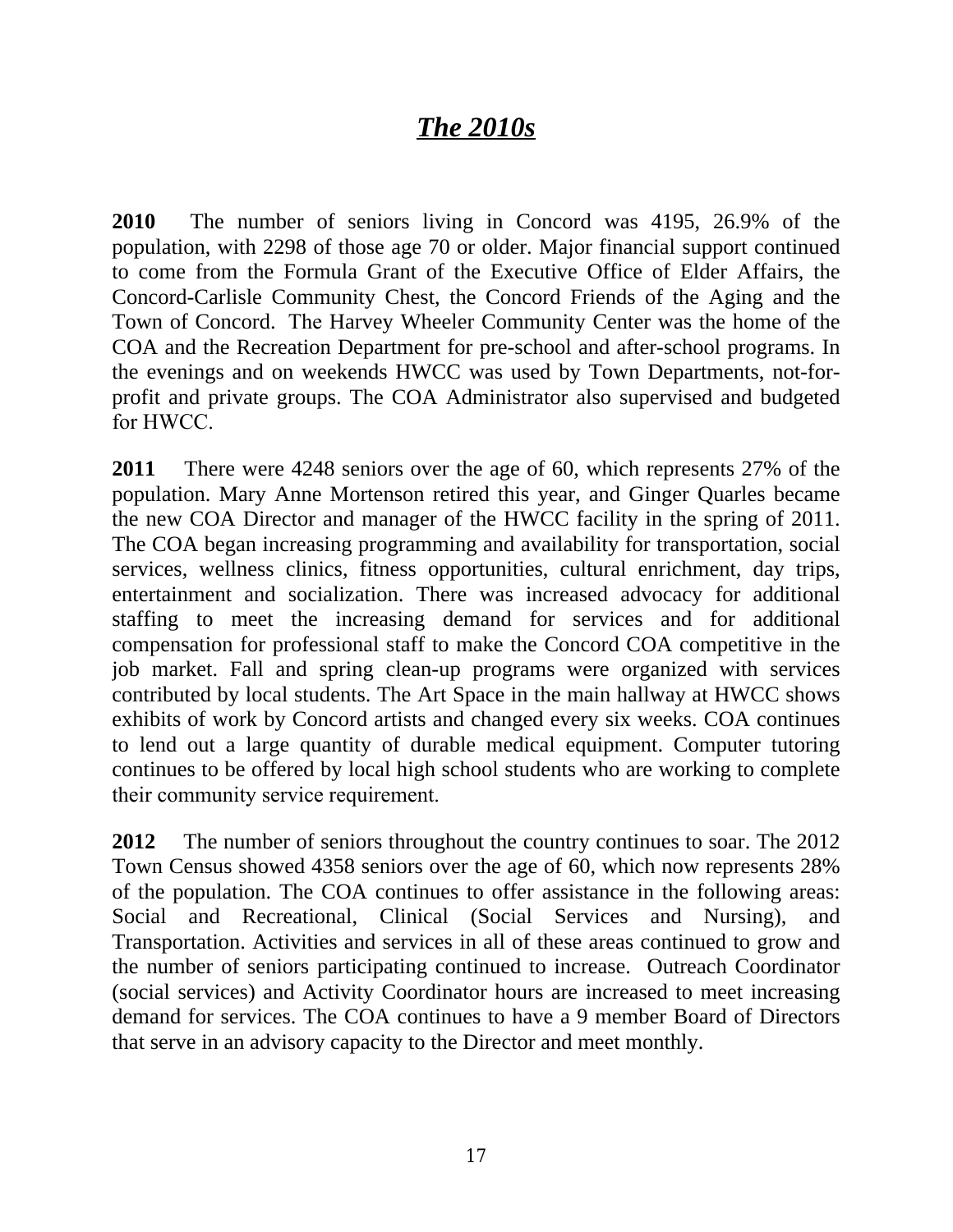**2013** There were 4453 seniors over the age of 60, which represents about 28% of the population. There were approximately1150 seniors active with the COA. 264 seniors used van services for 5566 rides. 350 seniors used outreach and social services and received 3207 units of service, which included 413 home visits, 359 office consultations, and 2171 phone consultations. COA continues to produce a 12 page newsletter each month which is subscribed to by mail or e-mail by approximately 1600 residents. The COA goal continues to be to help seniors live independently for as long as possible. COA works collaboratively with other Town departments to coordinate care and services. Police continue to provide a senior citizen liaison and to assist whenever needed. Additional van shift was added this year to meet growing transportation demand.

**2014**  There were 4534 seniors which now represents 29% of the population. 2387 of these are aged 70 or older. Two older vans were retired and a new, handicapped accessible van with a wheelchair lift was purchased thanks to a grant from the Friends. We added an additional van shift and 247 seniors used the van and received 6582 rides. 367 seniors used Outreach/Social Services, which included 422 home visits. Outreach/Social Service staff hours are increased. Caregiver and Low Vision support groups continued and a Mood/Depression support group was added. COA continues to be an intake site for Fuel Assistance applications. AARP and COA continue to partner to offer assistance with tax return preparation for seniors. "Ask a Lawyer" remains a popular service. Many programs and trips run a wait list.

**2015** There were 4632 seniors over age 60 and about 30% of the Town population, nearly double the state average. The number of seniors is expected to continue to increase as the Baby Boomers continue to reach the age of 60. By 2015 there were 18 staff members, working full time and part time at the COA. COA has 150+ active volunteers and an annual appreciation luncheon is held each year. The number and variety of activities and services continue to increase. 1785 seniors were active with the COA, 66% female and 34% male. 179 participated for the first time in 2015. COA holds its first ever Fashion Show. 12 week Aging Mastery course is offered. Annual Veteran's Breakfast continues and is very popular. Seniors actively seek out appointments with a trained volunteer (SHINE) to assist them with health insurance questions and concerns. Gift shop proceeds are now being deposited directly in the COA gift account.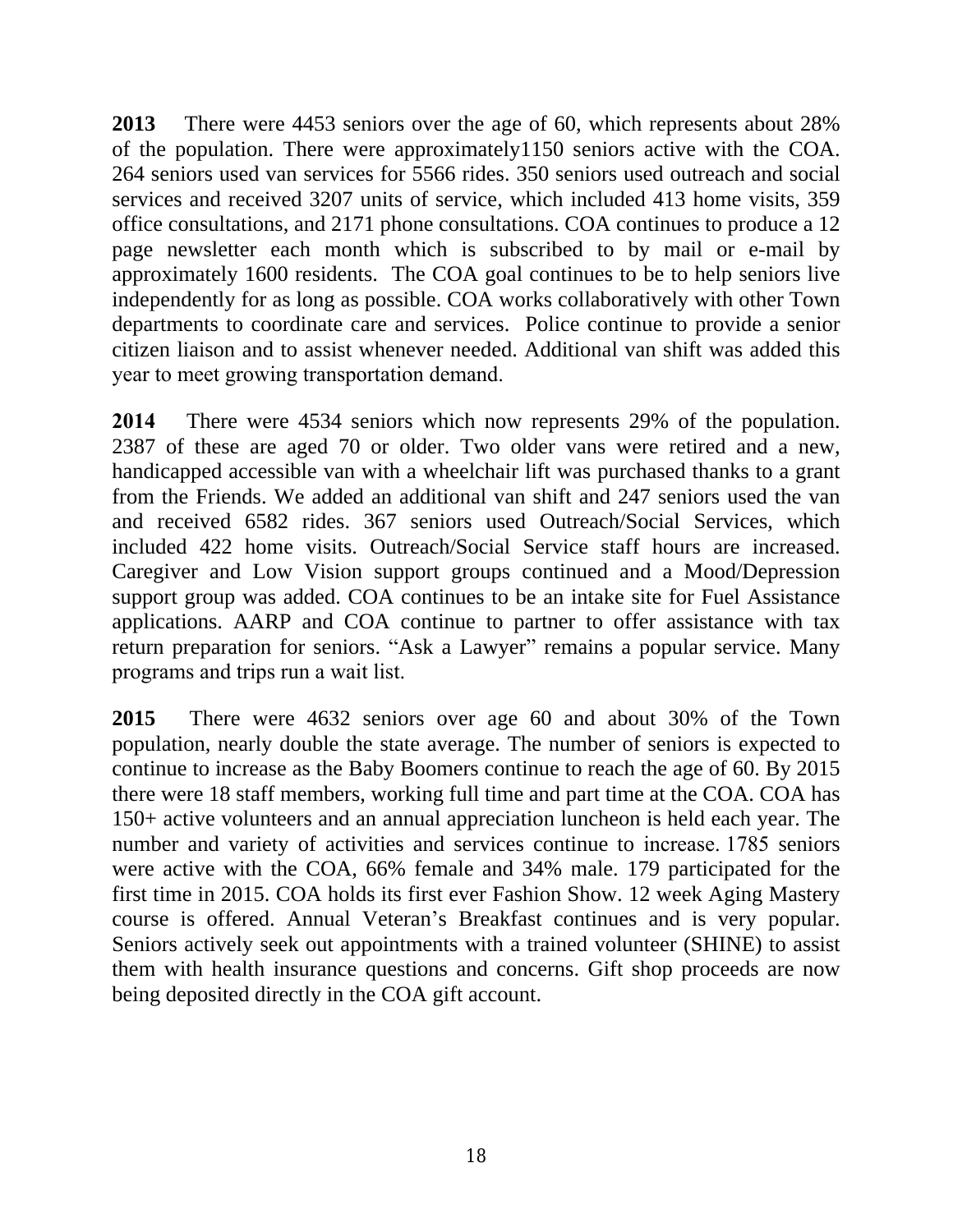#### *ADDENDUM*

*In a telephone call received on October 29, 2016, Concord resident Audrey Mold offered the following information to be added to the History of the Concord COA:*

After the Town of Concord stopped using the Harvey Wheeler building as a school, there was debate about how the building should be used. Audrey said it was her husband, James Mold, who suggested the building be used as a Senior Center. James told his wife that he was going to speak at the Town Meeting, but kept his plan a secret until that evening. When Mr. Mold made the suggestion, Audrey said he got a standing ovation. The motion was accepted, and the Harvey Wheeler Community Center became the home of the Council on Aging.